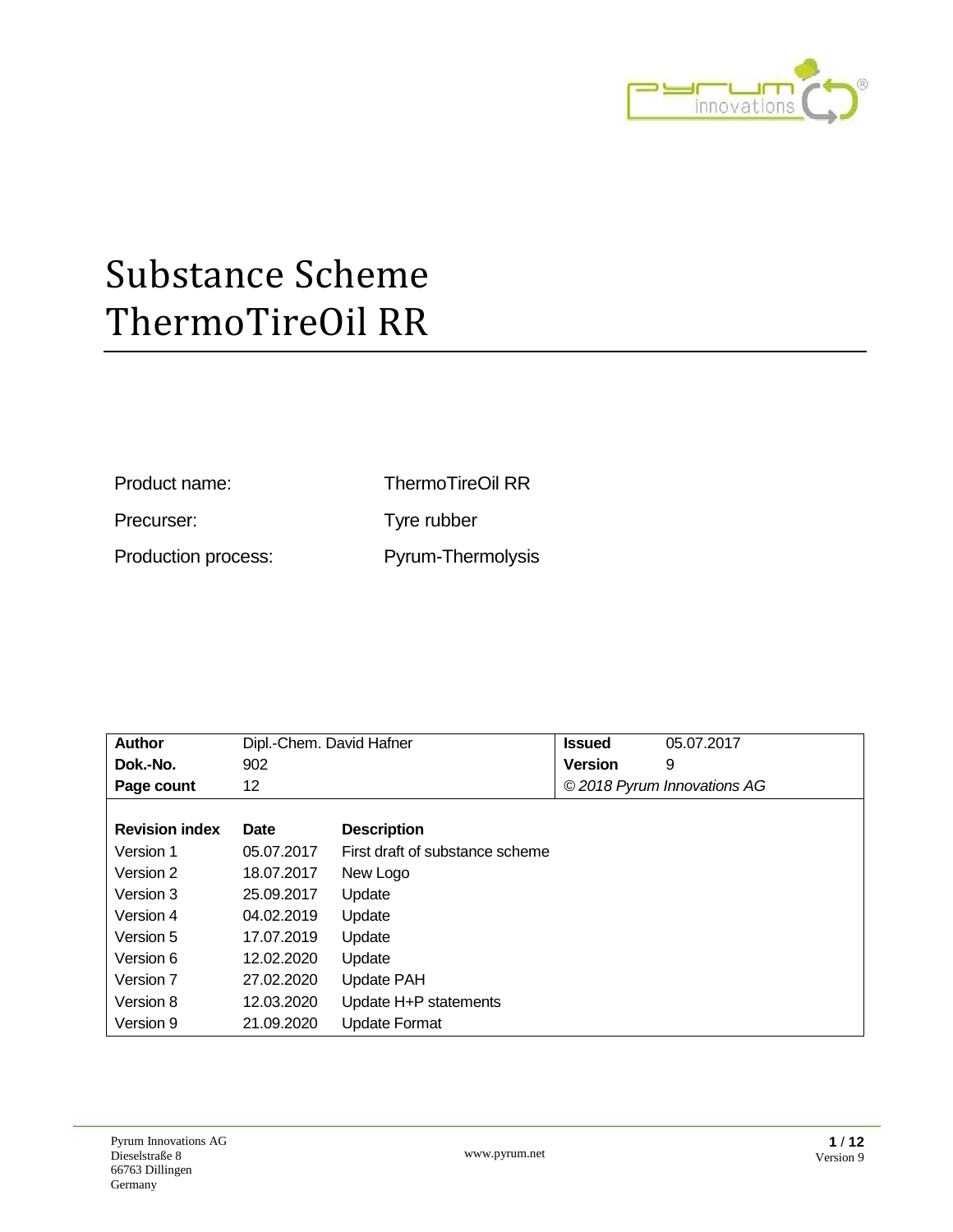## **Substance Scheme Thermolysis Oil**



### **Table of contents**

| $\mathbf{1}$   |       |  |
|----------------|-------|--|
|                | 1.1   |  |
|                | 1.2   |  |
|                | 1.3   |  |
| 2              |       |  |
| 3              |       |  |
| $\overline{4}$ |       |  |
|                | 4.1   |  |
|                | 4.2   |  |
| 5              |       |  |
| 6              |       |  |
|                | 6.1   |  |
|                | 6.1.1 |  |
|                | 6.2   |  |
|                | 6.3   |  |
| $\tau$         |       |  |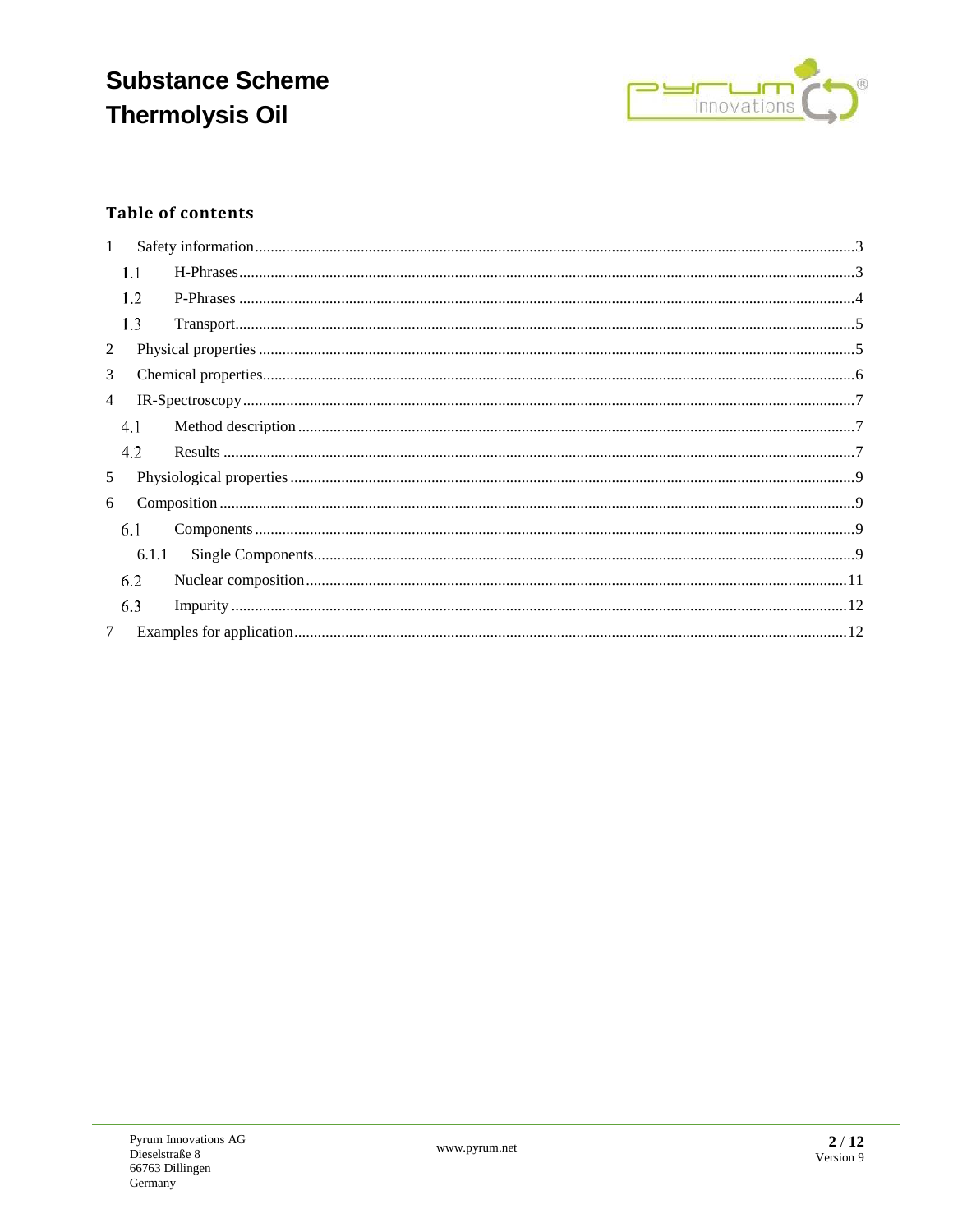

### <span id="page-2-0"></span>**1 Safety information**

Table 1: Relevant hazard notes for packaging and safety data sheet according to GHS

| H <sub>225</sub>    | H315; H319; H332 | H304; H340; H350;<br>H361d; H372, H373 | H411  |
|---------------------|------------------|----------------------------------------|-------|
| GHS02               | GHS07            | GHS08                                  | GHS09 |
| Signal word: Danger |                  |                                        |       |

#### <span id="page-2-1"></span> $1.1$ **H-Phrases**

| H <sub>225</sub> | Highly flammable liquid and vapour.                  |
|------------------|------------------------------------------------------|
| H <sub>226</sub> | Flammable liquid and vapour.                         |
| H <sub>228</sub> | Flammable solid.                                     |
| H302             | Harmful if swallowed.                                |
| H <sub>304</sub> | May be fatal if swallowed and enters airways         |
| H312             | Harmful in contact with skin.                        |
| H312+H332        | Harmful in contact.                                  |
| H315             | Causes skin irritation.                              |
| H319             | Causes serious eye irritation.                       |
| H332             | Harmful if inhaled.                                  |
| H335             | May cause drowsiness and dizziness.                  |
| H340             | Suspected of causing genetic defects.                |
| H350             | May cause cancer.                                    |
| H <sub>351</sub> | Suspected of causing cancer.                         |
| H361d            | Suspected of damaging fertility of the unborn child. |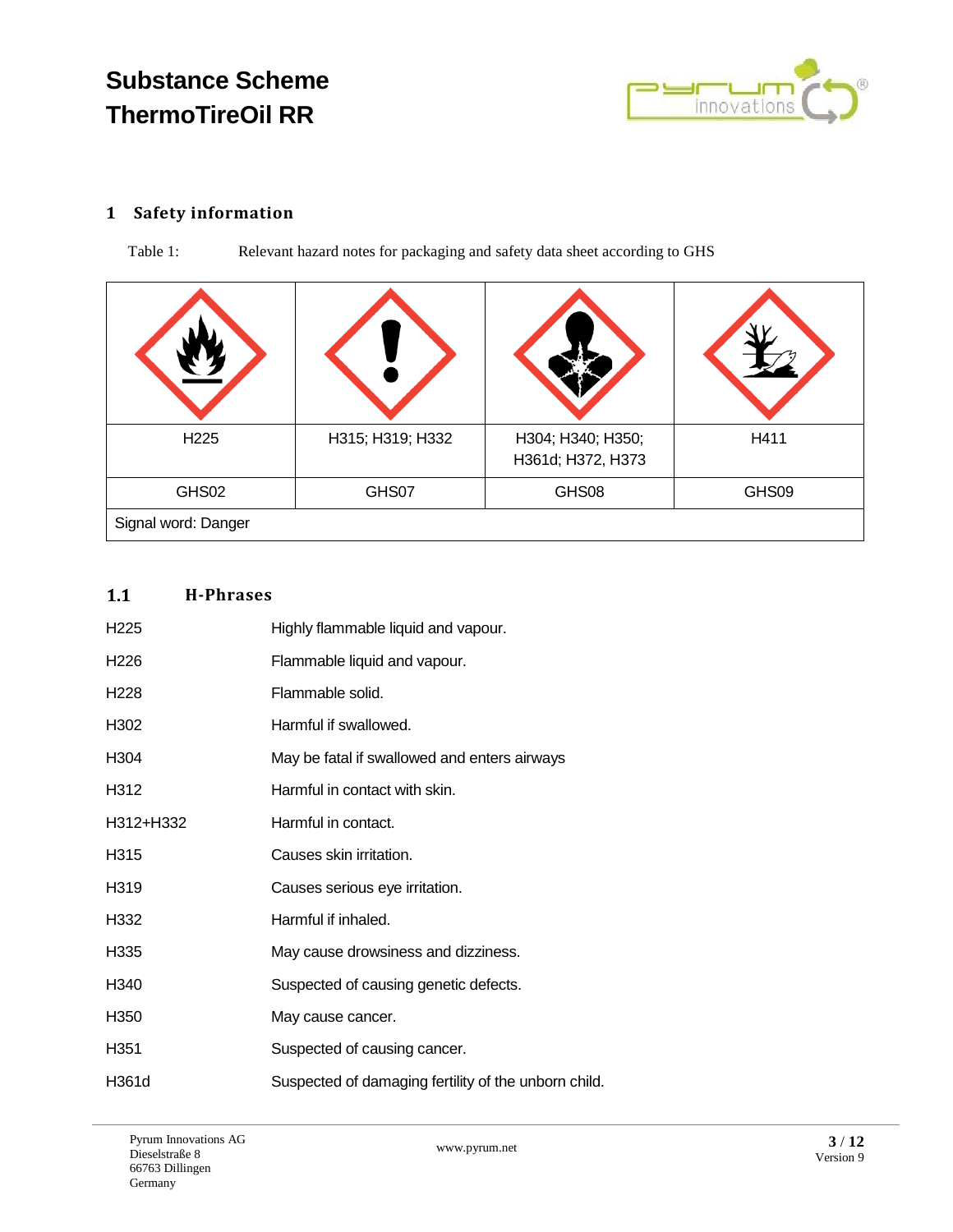

<span id="page-3-0"></span>

| H372                    | Causes damage to the hearing organs through pronologed or repeated exposure                                                                     |  |
|-------------------------|-------------------------------------------------------------------------------------------------------------------------------------------------|--|
| H373                    | May cause damage to the central nervous system and the hearing organs through<br>prolonged or repeated exposure. Route of exposure: Inhalation. |  |
| H400                    | Very toxic to aquatic life with long lasting effects.                                                                                           |  |
| H411                    | Toxic to aquatic life with long lasting effects.                                                                                                |  |
| H412                    | Harmful to aquatic life with long lasting effects.                                                                                              |  |
| 1.2<br><b>P-Phrases</b> |                                                                                                                                                 |  |
| P <sub>201</sub>        | Obtain special instructions before use.                                                                                                         |  |
| P210                    | Keep away from heat, hot surfaces, sparks, open flames and other ignition soureces. No<br>smoking.                                              |  |
| P241                    | Use explosion-proof electrical/ventilation/lighting equipment.                                                                                  |  |
| P <sub>261</sub>        | Avoid breathing dust/fume/gas/mist/vapours/spray.                                                                                               |  |
| P273                    | Avoid release tot he environment.                                                                                                               |  |
| P280                    | Wear protective gloves/protective clothing/eye protection/face protection/ hearing<br>protection                                                |  |
| P301+P310               | IF SWALLOWED: Call a POISON CENTER/doctor.                                                                                                      |  |
| P303+P361+P353          | IF ON SKIN (or hair): Take off immediately all contaminated clothing. Rinse skin with water<br>or shower                                        |  |
| P305+351+P338           | IF IN EYES: Rinse cautiously with water for serveral minutes. Remove contact lenses, if<br>present and easy to do. Continue rinsing.            |  |
| P330                    | Rinse mouth.                                                                                                                                    |  |
| P331                    | Do NOT induce vomitting.                                                                                                                        |  |
| P403+P235               | Store in a well-ventilated place. Keep cool.                                                                                                    |  |
| P405                    | Store locked up.                                                                                                                                |  |
| P <sub>501</sub>        | Dispose of contents/container in accordance with local/regional/national/international<br>regulations                                           |  |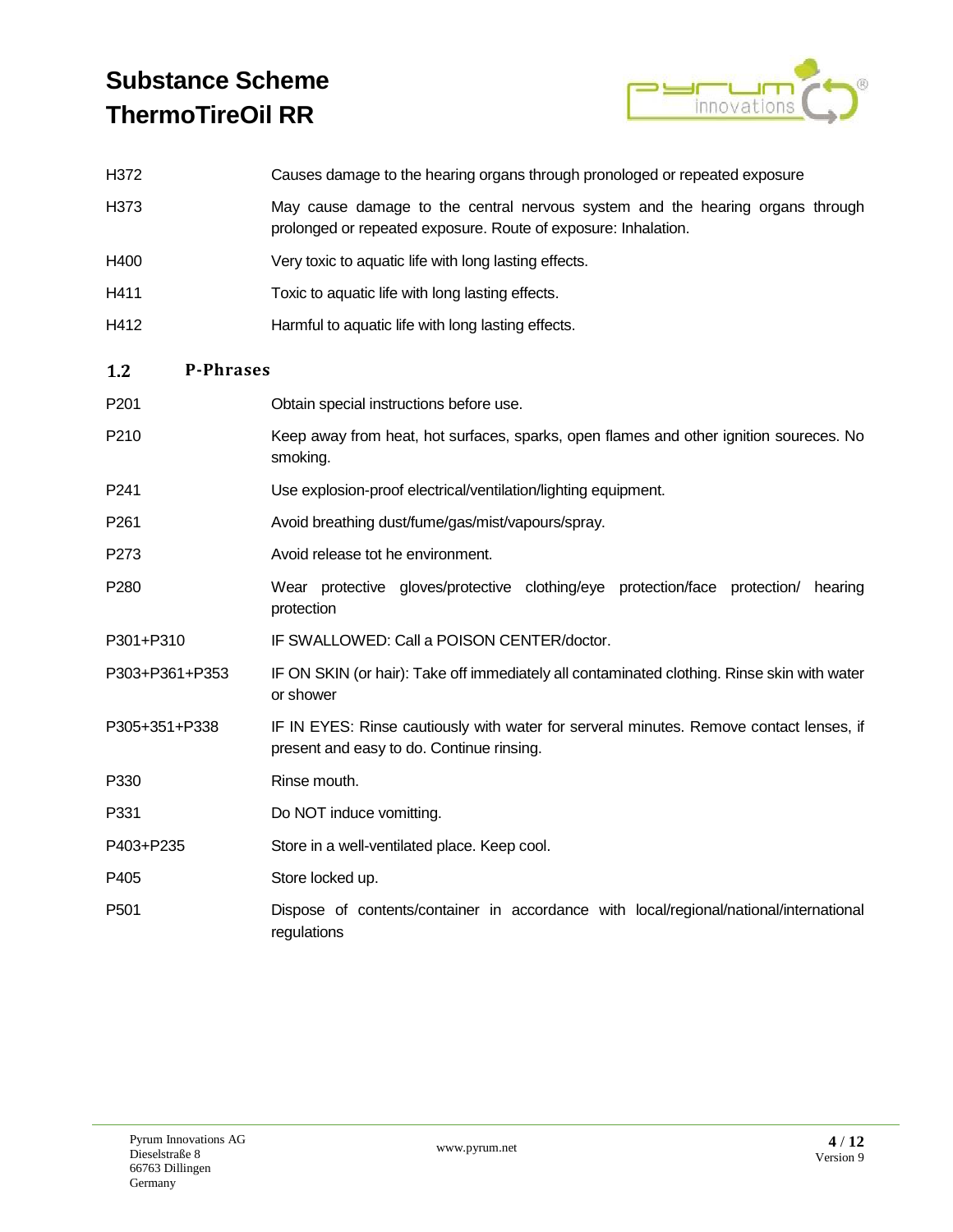

Table 2: Recommended personal protection equipment



Table 3: Relevant warning signals and prohibitions for technical applications

| Toxic | Danger of explosive<br>atmosphere | No open flames | Do not extinguish with<br>water |
|-------|-----------------------------------|----------------|---------------------------------|

#### <span id="page-4-0"></span> $1.3$ **Transport**

**Dangerous goods ADR/RID/AND** UN1993 FLAMMABLE LIQUID, N.O.S. (BENZENE, TOLUENE), ENVIRONMENTALLY HAZARDOUS

**IMDG, IATA** FLAMMABLE LIQUID, N.O.S. (BENZENE, TOLUENE), MARINE POLLUTANT

All safety information is based on experience and is merely intended to assist and sensibilize the user. It does not replace the user's risk and danger assessment in any way.

### <span id="page-4-1"></span>**2 Physical properties**

| state of aggregation:     |              | liquid (under atmospheric conditions) |                        |
|---------------------------|--------------|---------------------------------------|------------------------|
| colour:                   | brown-yellow |                                       |                        |
| pH-Wert:                  | $7.5 - 9$    |                                       | DIN 38404C5            |
| density $(20^{\circ}C)$ : | $900 - 950$  | kg/m <sup>3</sup>                     | <b>DIN EN ISO 3838</b> |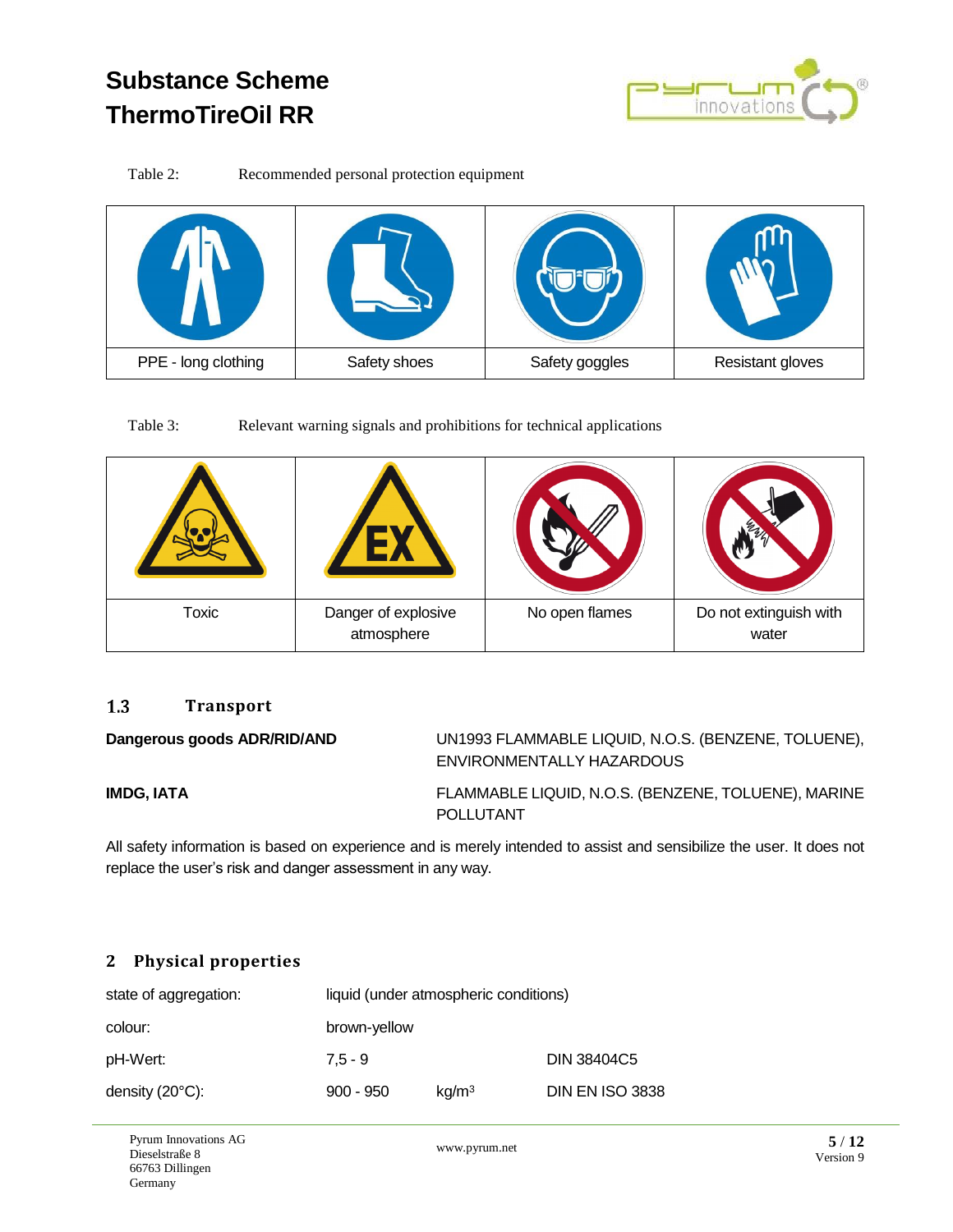

| gross calorific value:            | $39 - 42,5$ | MJ/kg              | <b>DIN EN 15400</b>         |
|-----------------------------------|-------------|--------------------|-----------------------------|
| kin. viscosity at $40^{\circ}$ C: | < 2,0       | mm <sup>2</sup> /s | <b>EN ISO 3104</b>          |
| dyn. viscosity at 40 °C:          | < 1.5       | mPas               | DIN EN ISO 2555 rheologisch |
| flash point:                      | < 5         | °C                 | <b>DIN EN ISO 3679</b>      |
| Ignition temperature:             | > 200       | °C                 | (estimated value)           |
| Boiling range                     | $36 - 560$  | °C                 | ASTM D2887 Extended         |



<span id="page-5-1"></span>

<span id="page-5-0"></span>The proportions of the boiling fractions are shown in [Figure 1.](#page-5-1)

### **3 Chemical properties**

- Corrosive towards non-passified steel
- Dissolves polystyrene
- Expands many plastics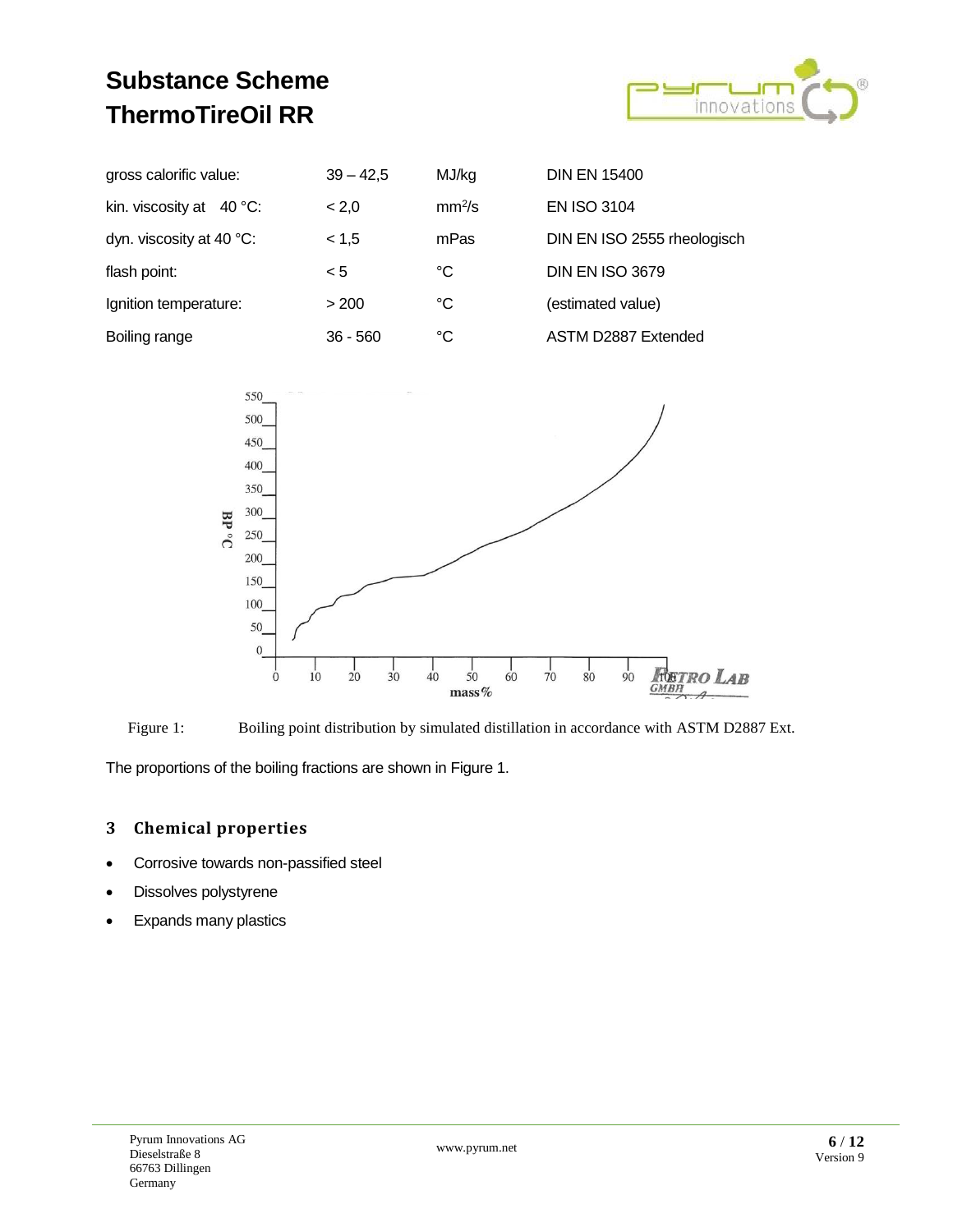

### <span id="page-6-0"></span>**4 IR-Spectroscopy**

#### <span id="page-6-1"></span>**Method description**  $4.1$

The qualitative IR analysis was carried out via (ATR) IR spectroscopy.

| Spectrometer: | Alpha with sample compartment RT-DLaTGS, Bruker |
|---------------|-------------------------------------------------|
| Accessory:    | ATR platinum Diamond 1 Refl                     |
| Software:     | OPUS 7.5                                        |

#### <span id="page-6-2"></span> $4.2$ **Results**



Figure 2: IR-spectrum of the pyrolysis oil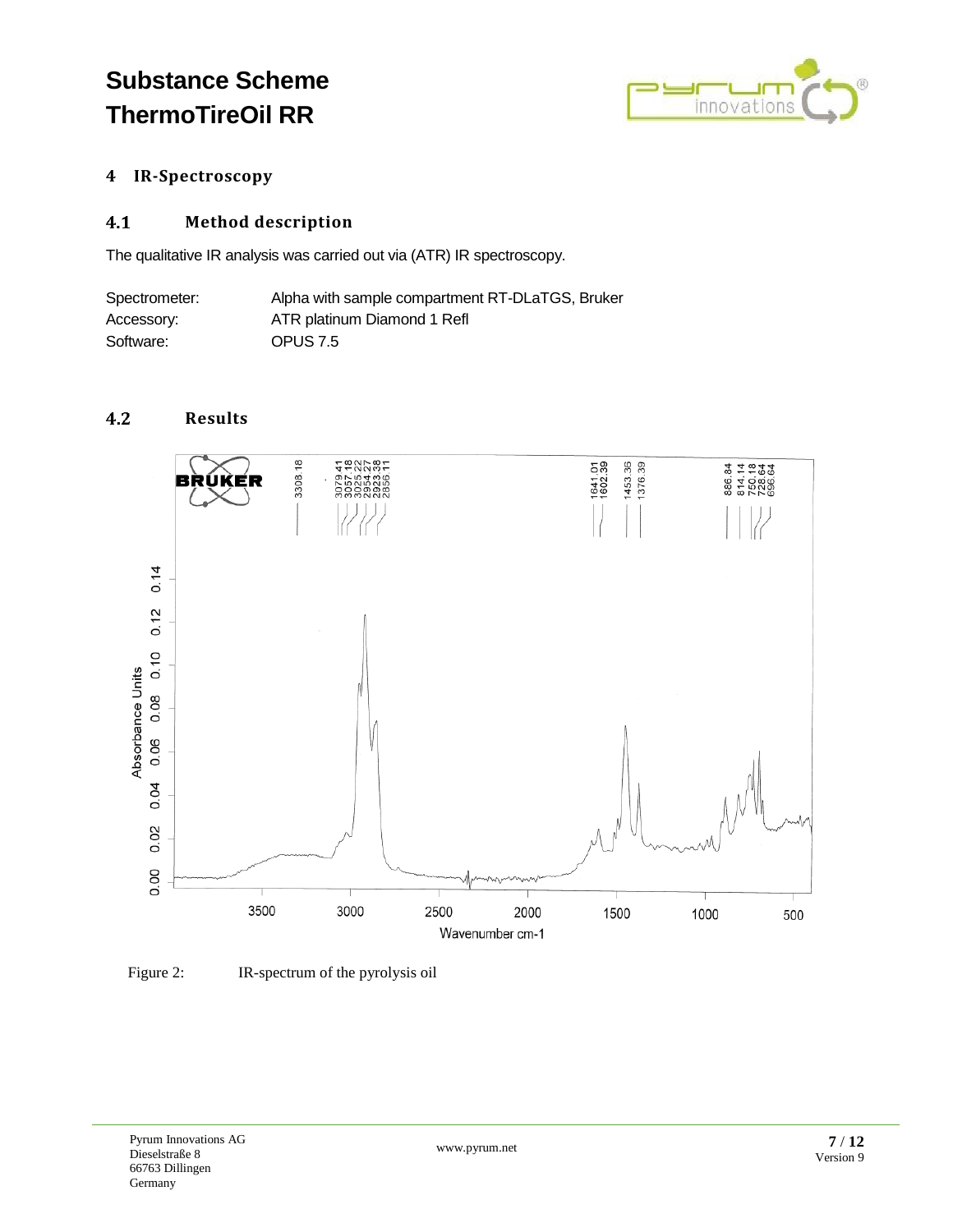

Table 4: Typical bands of the pyrolysis oil

| Wavenumber $(cm-1)$ | <b>Structural unit</b>                 |
|---------------------|----------------------------------------|
| 3057.18             | =C-H (Stretching, Olefine)             |
| 3025.22             | $=$ C-H (Stretching, Aromaten)         |
| 2954.27             | $CH3$ (Stretching)                     |
| 2923.38             | $CH2$ (Stretching)                     |
| 2856.11             | CH (Stretching)                        |
| 1641.01             | C=C (Stretching, Olefine)              |
| 1602.39             | C=C (Stretching, Aromaten)             |
| 1453.36             | $CH3$ , CH <sub>2</sub> , CH (Bending) |
| 1376.39             | CH <sub>3</sub> (Bending)              |
| 990-660             | $=$ C-H (Bending, Olefine)             |
| 900-600             | C-H (Bending, Aromaten)                |

The IR spectrum showed the expected absorptions according to the sample composition. Both aromatics and saturated and unsaturated aliphatic hydrocarbons were detected.

Table 5: Experience based values for the chemical stability of chosen substances toward thermolysis oil; good chem. stability (+); moderate chem. stability (o); low to no chem. stability (-)

| <b>Material</b>                                | <b>Stability</b> | Long term stability |
|------------------------------------------------|------------------|---------------------|
| Stainless steel: 1.4571, 1.4828, or<br>similar | ÷                | affirmative         |
| Graphite (e.g. in flat gasket)                 | $\ddot{}$        | affirmative         |
| <b>NBR</b>                                     | ۰                |                     |
| Polystyrene                                    |                  |                     |
| Oxime-silicone                                 | $\circ$          | n.e.                |
| <b>PTFE</b>                                    | $\ddot{}$        | affirmative         |
| Copper                                         | $\ddot{}$        | affirmative         |
| S235JR (construction steel)                    |                  | Prone to corrosion  |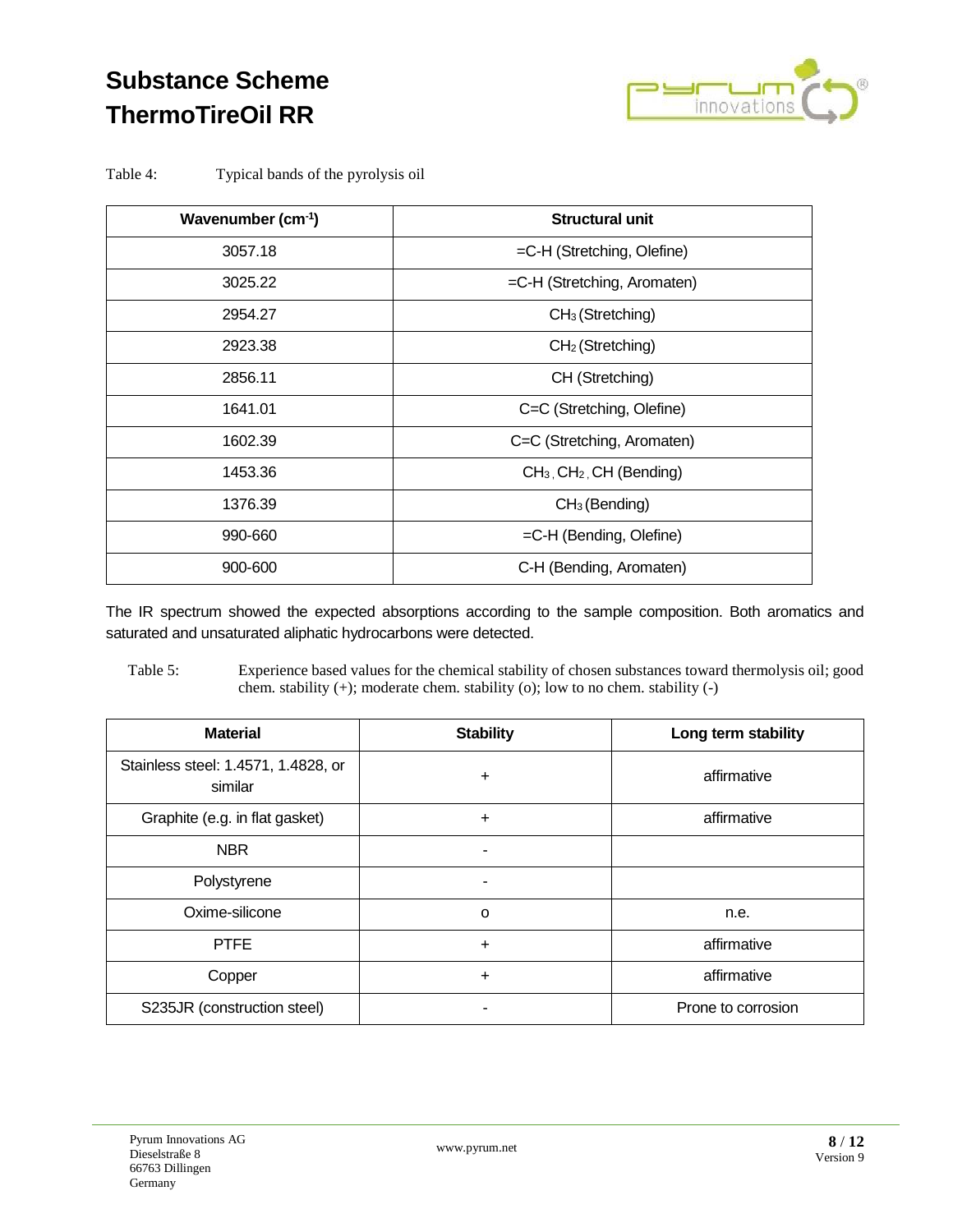

### <span id="page-8-0"></span>**5 Physiological properties**

| Odour:    | sent of mineral oil, sulfidic |
|-----------|-------------------------------|
| Toxicity: | see table 1 and chapter 8     |

### <span id="page-8-1"></span>**6 Composition**

#### <span id="page-8-2"></span> $6.1$ **Components**

Table 6: Components of the oil

| <b>Components</b>          | Substance group |
|----------------------------|-----------------|
| Aromatics Hydrocarbons     | Mono-aromatics  |
|                            | Di-aromatics    |
|                            | Tri+-aromatics  |
|                            | Polyaromatics   |
| Non aromatics Hydrocarbons | Paraffins       |
|                            | Mono-Naphtenics |
|                            | Di-Napthenics   |
|                            | Cycloalkenes    |
|                            | <b>Others</b>   |

### <span id="page-8-3"></span>**6.1.1 Single Components**

Table 7 Mono Aromatics

| <b>Substance</b> | <b>DIN Norm</b>         |
|------------------|-------------------------|
| Benzene          | <b>DIN EN ISO 22155</b> |
| Toluene          | <b>DIN EN ISO 22155</b> |
| Ethylbenzene     | <b>DIN EN ISO 22155</b> |
| Xylene           | <b>DIN EN ISO 22155</b> |
| Styrene          | <b>DIN EN ISO 22155</b> |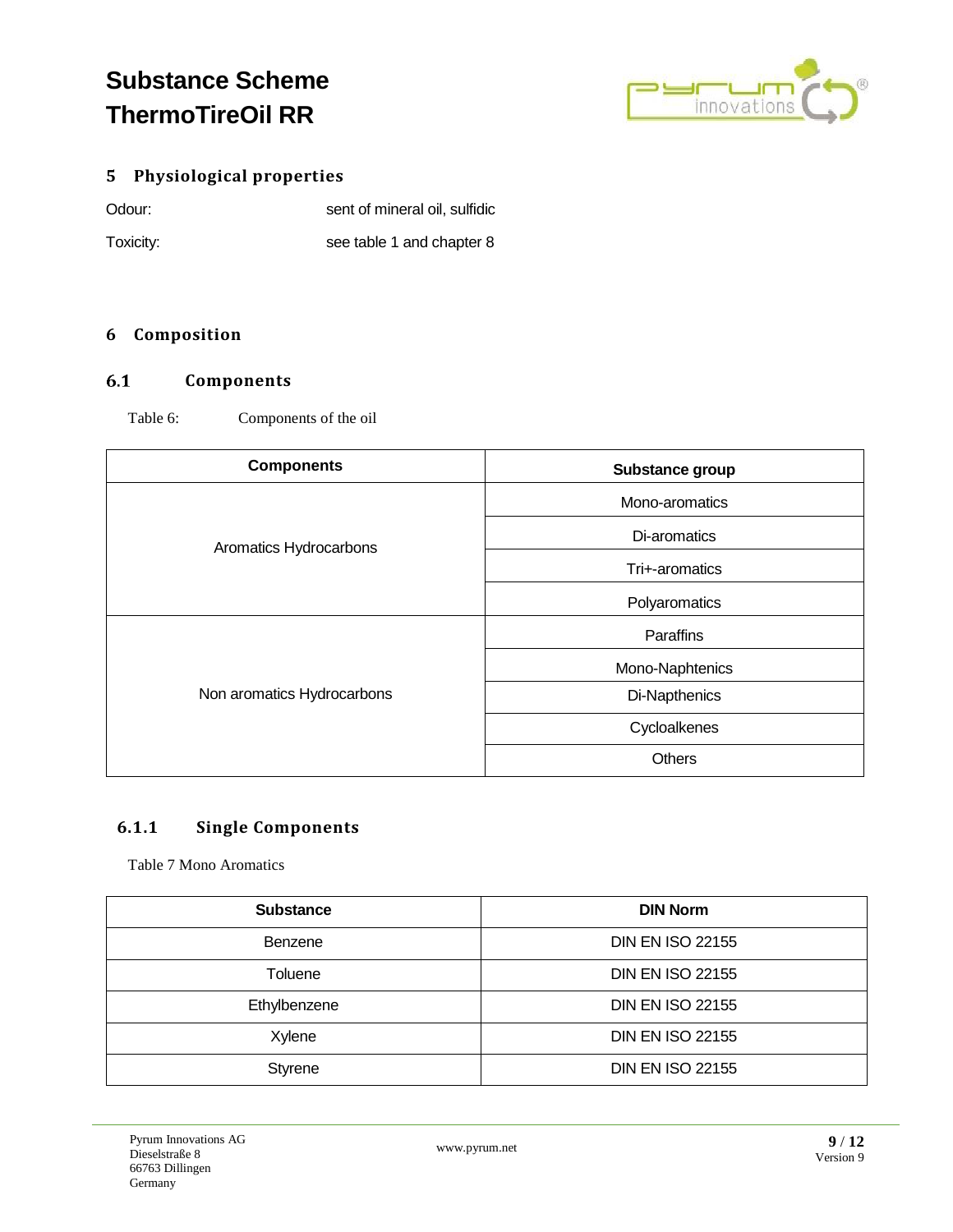

The biggest parts of the oil are aromatic compounds, olefins and paraffins. The chain length proportions were shown in figure 9.



Figure 9: Content depending on the chain length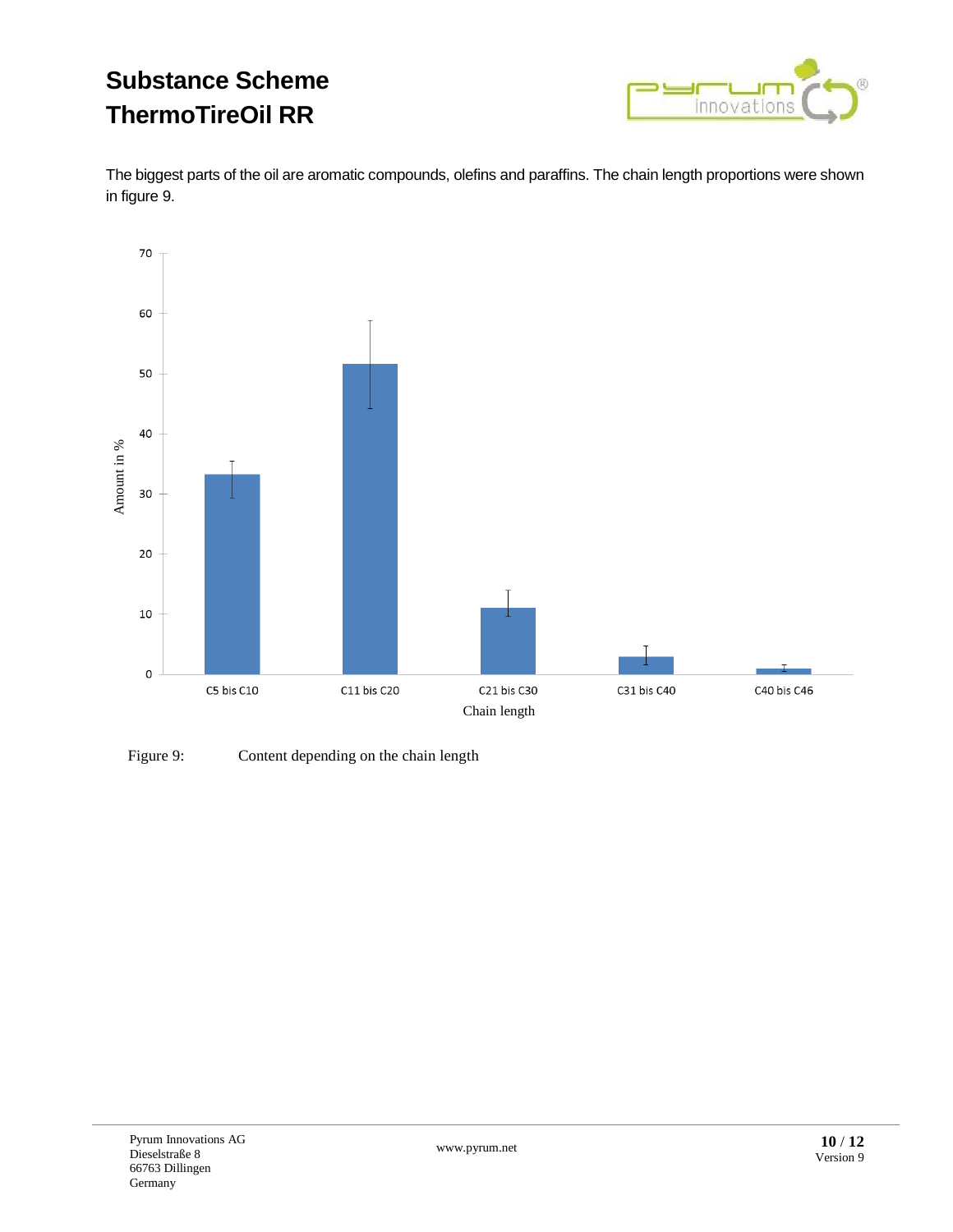

Table 8 Polcyclic aromatic hydrocarbons (PAH)

| <b>Substanz</b>                | <b>Norm</b>   |
|--------------------------------|---------------|
| Napthaline                     | DIN 38407-F39 |
| Acenaphthylene                 | DIN 38407-F39 |
| Acenaphthene                   | DIN 38407-F39 |
| Fluorene                       | DIN 38407-F39 |
| Phenanthrene                   | DIN 38407-F39 |
| Anthracene                     | DIN 38407-F39 |
| Fluoranthene                   | DIN 38407-F39 |
| Pyrene                         | DIN 38407-F39 |
| Benzo(a)anthracene             | DIN 38407-F39 |
| Chrysene                       | DIN 38407-F39 |
| Benzo(b)fluoranthene           | DIN 38407-F39 |
| Benzo(k)fluoranthene           | DIN 38407-F39 |
| Benzo(a)pyrene                 | DIN 38407-F39 |
| Indeno $(1, 2, 3-c, d)$ pyrene | DIN 38407-F39 |
| Dibenzo(a, h)anthracene        | DIN 38407-F39 |
| Benzo(g, h, i)perylene         | DIN 38407-F39 |

#### <span id="page-10-0"></span>**Nuclear composition**  $6.2$

Table 9 Composition

| <b>Element</b> | <b>Content</b> | <b>Analysis</b>      |
|----------------|----------------|----------------------|
| С              | $> 80\%$       | Elementary analysis  |
| Н              | < 10%          | Elementary analysis  |
| Ν              | $< 1\%$        | Elementary analysis  |
| S              | $< 1\%$        | Elementary analysis  |
| CI             | $<$ 10mg/kg    | Altöl Anlage 2 Nr. 3 |